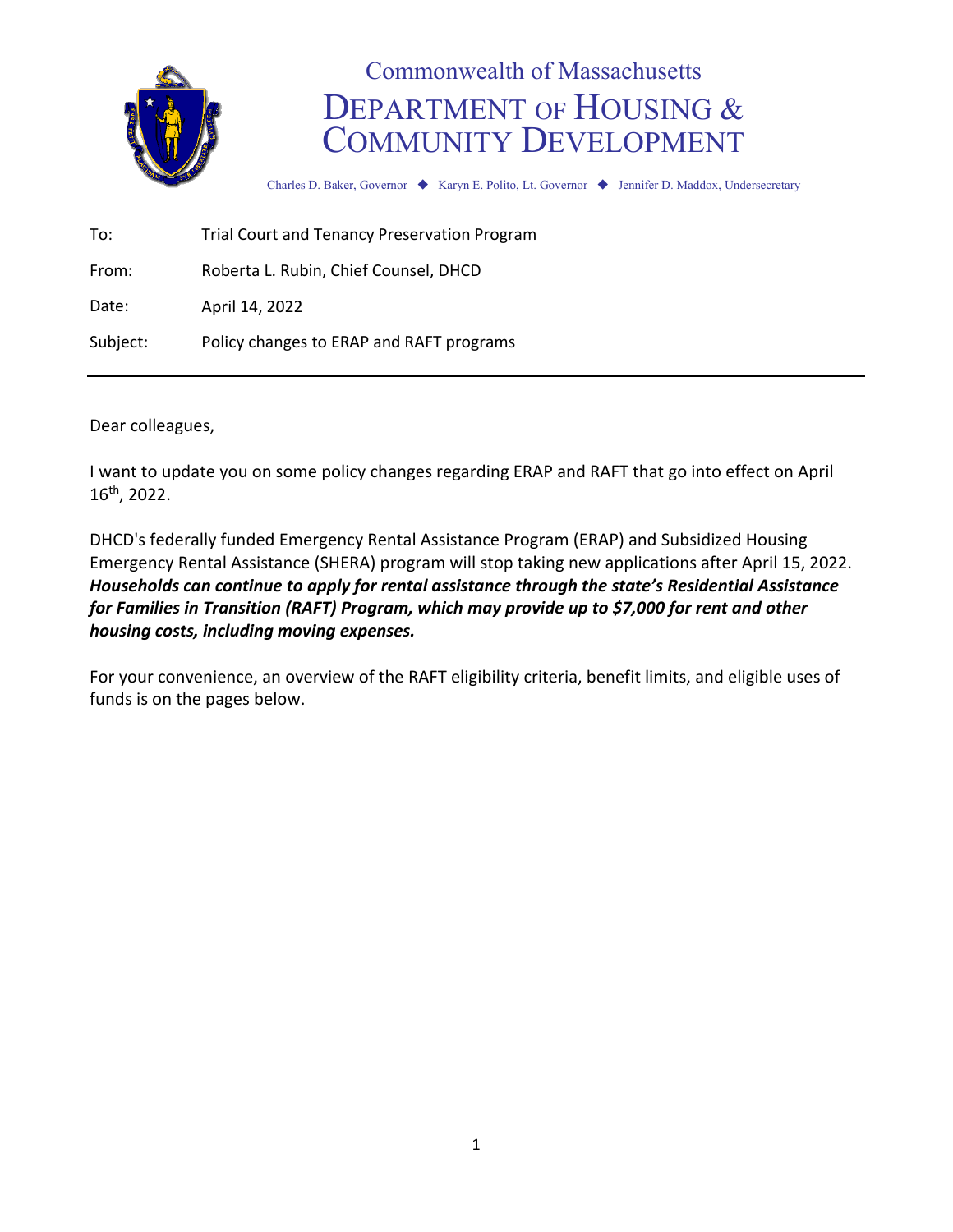# Commonwealth of Massachusetts DEPARTMENT OF HOUSING & COMMUNITY DEVELOPMENT

Charles D. Baker, Governor ♦ Karyn E. Polito, Lt. Governor ♦ Jennifer D. Maddox, Undersecretary

## **RAFT POLICY (As of April 16, 2022)**

### **WHO IS ELIGIBLE UNDER RAFT?**

- Renters at 50% Area Median Income (or 60% AMI for those at risk of domestic violence)
- Experiencing a housing crisis such as owing at least one (1) month of rent arrears
- Currently renting or moving to a new rental

### **WHAT IS THE RAFT BENEFIT?**

• Up to \$7,000\* in rental and utilities assistance within a rolling 12-month period

*\*\$7,000 limit set by the Massachusetts Legislature in the Fiscal Year 2022 budget language*

| <b>WHAT ARE ELIGIBLE USES OF FUNDS UNDER RAFT?</b>                                                                                                                                                                                                                  |                                                                                                                                                    |
|---------------------------------------------------------------------------------------------------------------------------------------------------------------------------------------------------------------------------------------------------------------------|----------------------------------------------------------------------------------------------------------------------------------------------------|
| UP TO \$7,000 PER HOUSEHOLD<br><b>MAY BE USED FOR:</b>                                                                                                                                                                                                              | FOR HOUSEHOLDS MOVING TO CO-<br><b>HOUSING SITUATIONS, RAFT MAY COVER:</b>                                                                         |
| Rent arrears<br>1 prospective rent payment (stipend)**<br>Start-up costs (first, last, security)<br>Moving costs (first/last/security, moving<br>trucks)<br>Utility arrears (minimum required to<br>get service restored or protected)<br>Furniture (up to \$1,000) | Partial rent payments on behalf of<br>primary tenant, paid to landlord<br>Utility payments on behalf of primary<br>tenant, paid to utility company |
| **Stipend Details:<br>Households may receive one (1) stipend equal to full monthly rent if they meet the following<br>criteria:                                                                                                                                     |                                                                                                                                                    |

- Household selects "Future Rent" as an assistance need on the Central Application OR household communicates to the RAA/RAP Center that they need future rent assistance
- Household does not have an income-based rental subsidy
- Payment of a stipend will not cause the household to exceed the maximum benefit limit